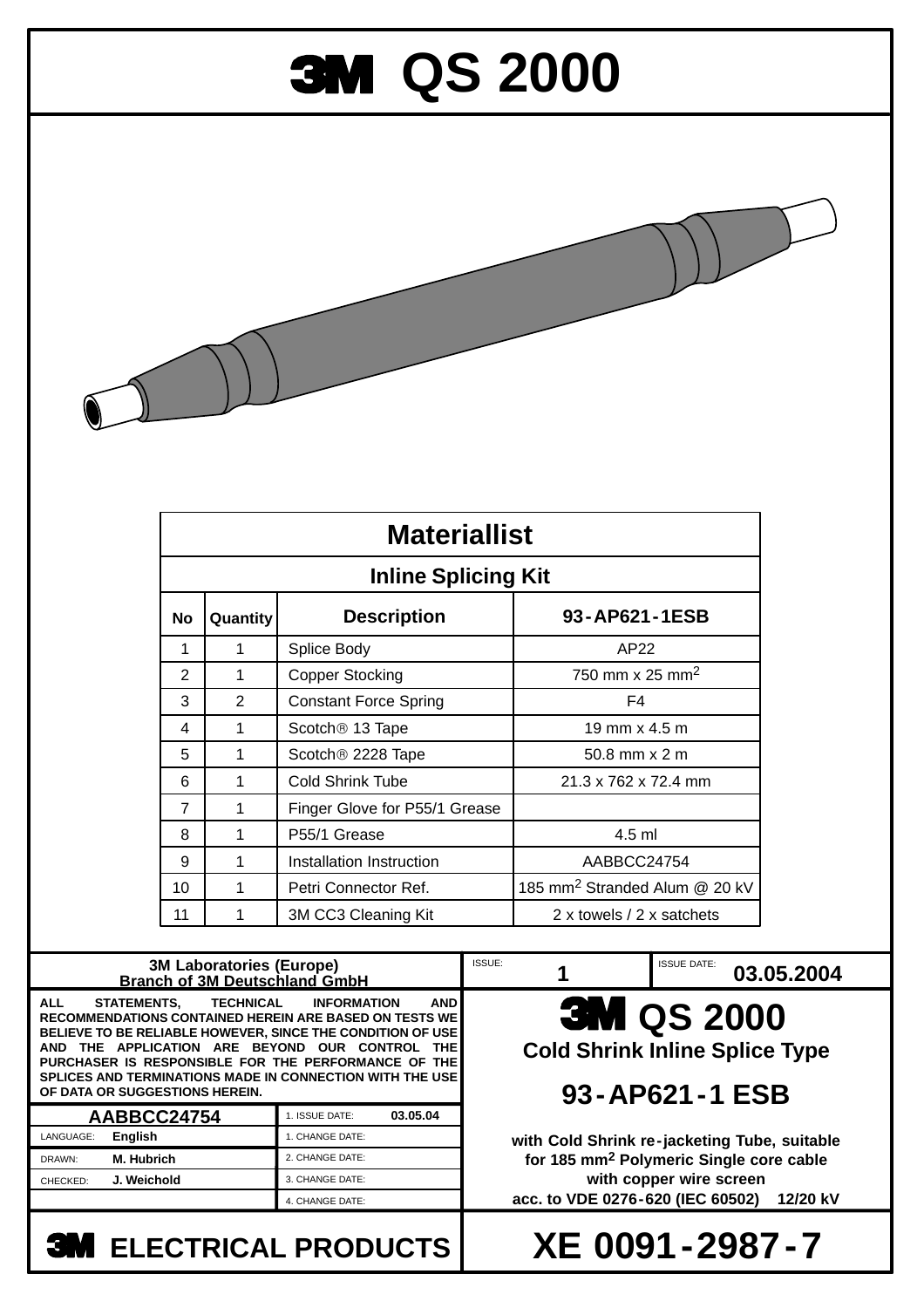

Page 2 of 4

**1 AABBCC24754 XE-0091-2987-7**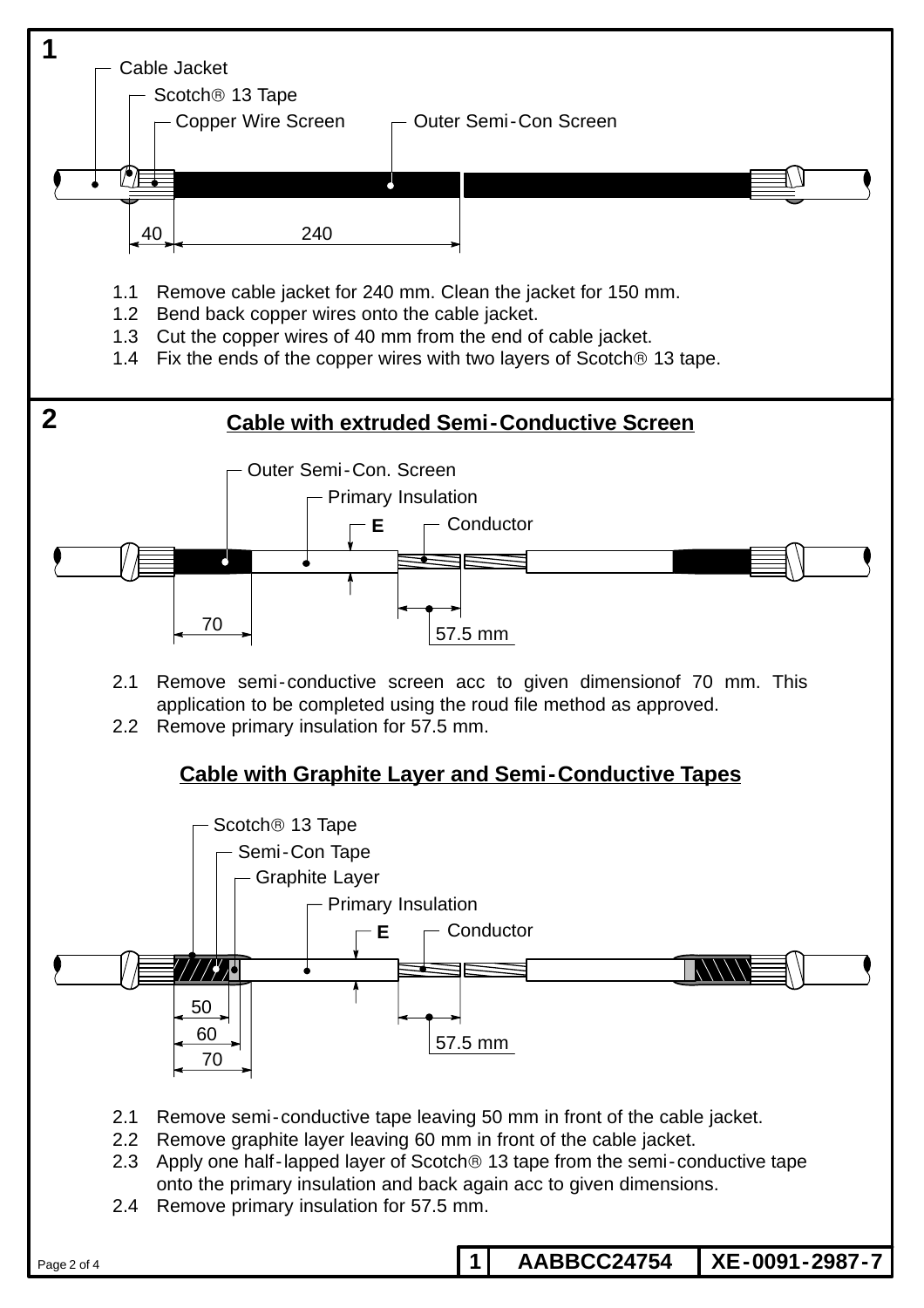